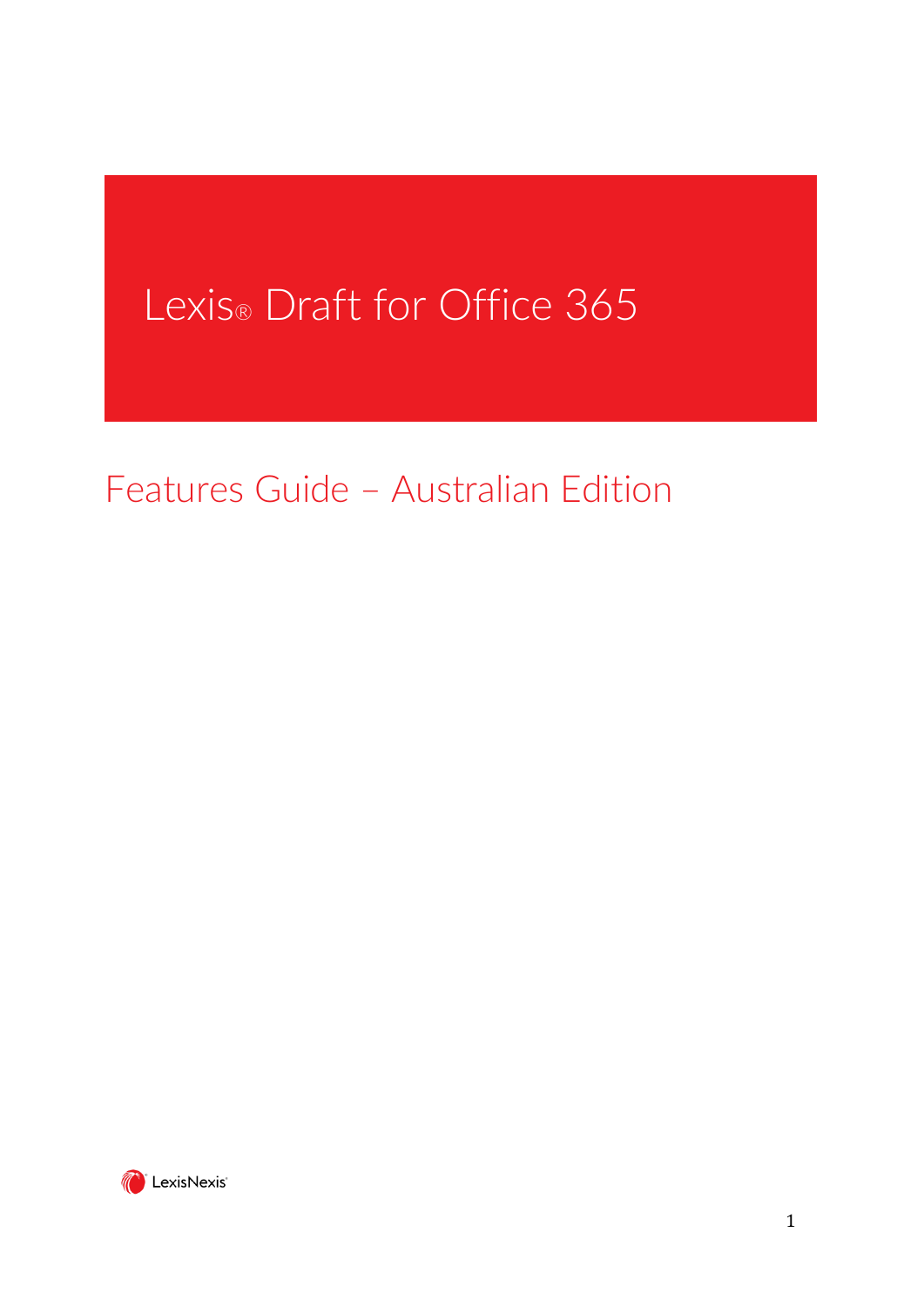## Copyright Statement

Copyright © 2020 LexisNexis. All rights reserved.

Reed International Books Australia Pty Ltd trading as LexisNexis. LexisNexis and the Knowledge Burst logo are registered trademarks of Reed Elsevier Properties Inc. and used under license ABN 70 001 002 357. All rights reserved.

This document and the information in it is not to be copied or given to any person that is not a permanent employee of the firm without LexisNexis' written permission.

The title and copyright in LexisNexis software, documentation, manuals and methods vests in LexisNexis. Reproduction in any form or by any means is not permitted (except as may be agreed in writing signed by LexisNexis and the customer) nor shall it be sold, lent, hired out or made available in any way to other persons. The user undertakes to prevent copying or use by third parties and the observance of the above.

## Contact Us

#### Customer Support

Ph: 1800 772 772 Fax: 02 9422 2405 Email: customersupport@lexisnexis.com.au

#### LexisNexis Australia

#### NSW

Level 1, Tower 2 475 Victoria Avenue Chatswood NSW 2067 Ph: 02 9422 2222 Fax: 02 9422 2444

#### Victoria

Level 13, 350 Queen St Melbourne, VIC 3000 GPO Box 4503 Melbourne, VIC 3001 Ph: 1800 772 772 Fax: 03 8869 3299

#### **Oueensland**

Level 11, 239 George St Brisbane, QLD 4006 Ph: 1800 772 772 Fax: 07 3335 0001



#### Lexis Draft Feedback

Email: lexisdraft@lexisnexis.com.au

#### **ACT**

Suite 102 Press Gallery Parliament House Canberra, ACT 2601 Ph: 1800 772 772 Fax: 02 6273 4905

#### SA / NT

Level 2, Suite 203 147 Pirie St. Adelaide SA 5000 Ph: 1800 772 772

#### WA

Level 3, BGC Centre 28 The Esplanade Perth WA 6000 Ph: 1800 772 772

#### TASMANIA

Ph: 1800 772 772 Fax: 03 9600 2125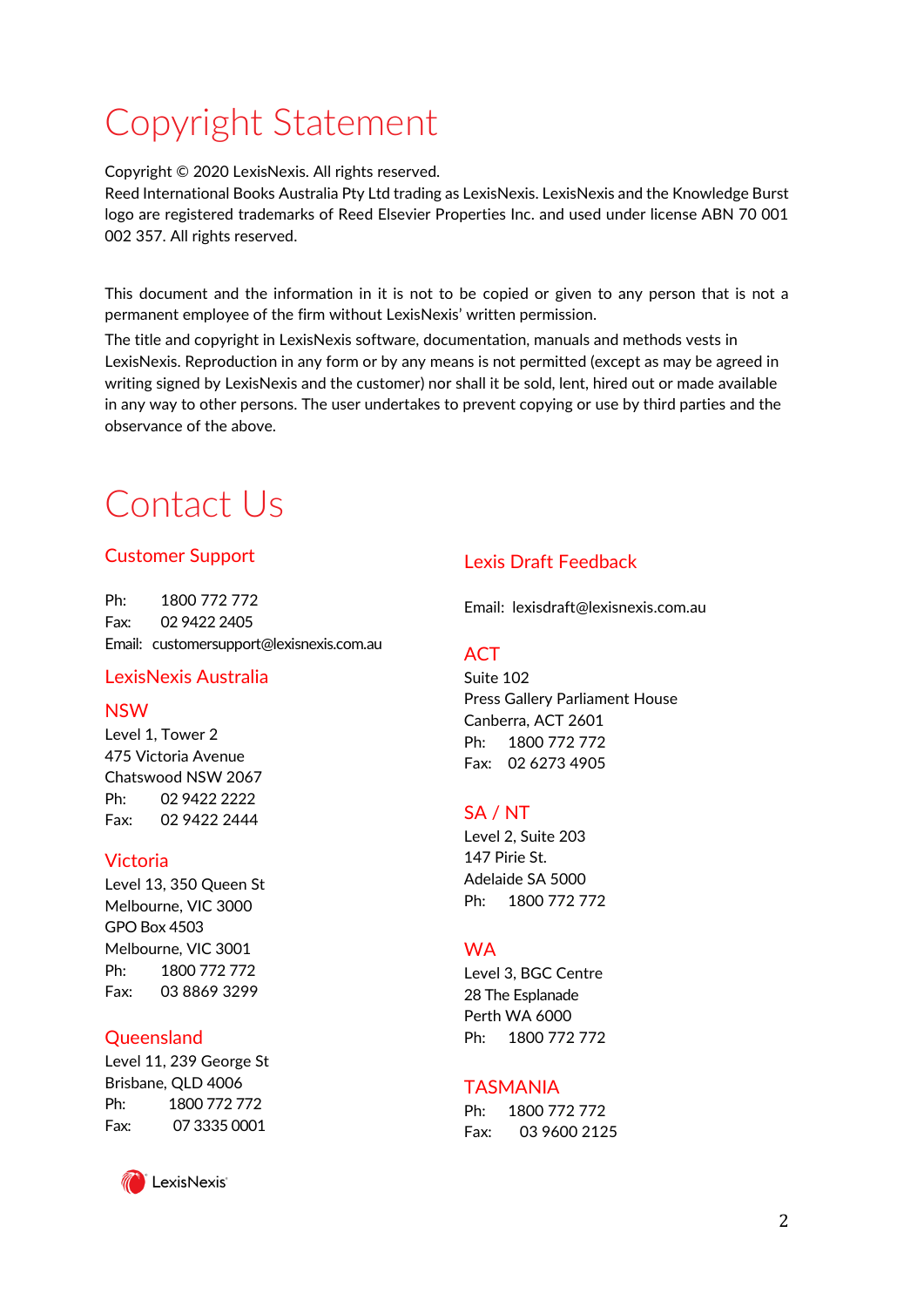## 1. Lexis Draft for Office 365 Overview

- Lexis Draft gives users a wide range of analytical and editing tools designed specifically for the legal market.
- Lexis Draft saves time and allows users to streamline work, with tools for fast, accurate and precise legal drafting, reducing manual tasks inherent in their drafting workflow.
- With results displayed side-by-side within the document or email, Lexis Draft works where lawyers work, so they do not need to break their thought process.

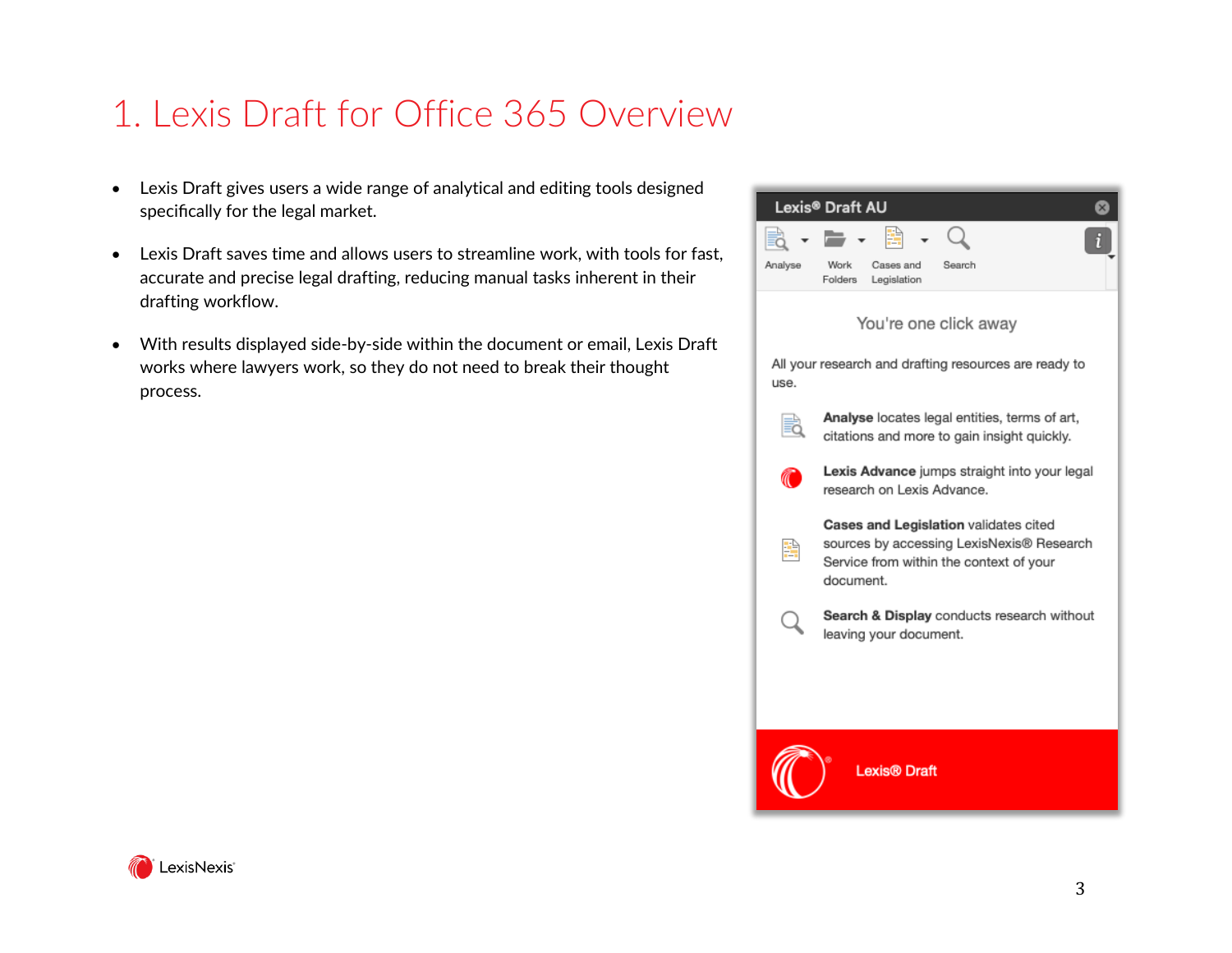## 2. Analytical & Legal Research Tools

### 2.1 Analyse

- Scans document to check accuracy of legislation and case citations as well as company data and use of legal terms and phrases.
- Depending on the type of term highlighted, clicking on the term after the scan opens the results pane listing search results for the term in the following categories: **Definitions; Cases; Legislation; Commentary; News; Precedents**
- Use the editable drop-down selector to set preferences for highlighting only specific types of content including; **Case References; Legislation; Legal Terms; Companies; Organisations**
- Tabs for each link clicked.
- CaseBase & LawNow signals & reference in document
- Print, email & download page results and save to **DropBox**
- Narrow search by Content Type; Jurisdiction; Court
- Add to Lexis Advance Work Folders



|                                                                      |                                                        | Narrow By:                                            | $\checkmark$ |  |
|----------------------------------------------------------------------|--------------------------------------------------------|-------------------------------------------------------|--------------|--|
| Add to Folder                                                        |                                                        | > Content Type                                        |              |  |
| Selected documents (2)                                               | <b>Save Options</b><br>Share With Others               | Jurisdiction<br>⋋                                     |              |  |
| g<br>Selected documents (2                                           | Save in: My Folders                                    | $\vee$ Court                                          |              |  |
| selected)                                                            | (Documents outside subscription                        | PACIFIC-FEDERAL (9,753)                               |              |  |
| <b>Notes</b><br>4,000 characters remaining<br>⊍<br>в<br>$\mathbb{R}$ | will also be saved to the Access<br>Later (\$) folder) | 866<br>Administrative Appeals<br>Tribunal (Australia) |              |  |
|                                                                      | <b>Create New Folder</b>                               | Australian Industrial                                 | 76           |  |
|                                                                      | My Folders                                             | Relations Commission                                  |              |  |
|                                                                      | <b>BW Test</b>                                         | $(1988 - 2009)$                                       |              |  |
|                                                                      | Shared By Others                                       | Australian Industrial                                 |              |  |
|                                                                      |                                                        | Relations Commission.                                 |              |  |
|                                                                      |                                                        | Full Bench (1988-2009)                                |              |  |

This decision will then dramatically affect the issues to be considered by the parties, the due diligence investigations to be undertaken and ultimately the specific agreement to be reached. In particular, if background facts are included in the recitals to the agreement for context, then care should be taken to ensure that recitals are clear and unambiguous (Canelli v Shepard [2010] VSCA 2<sup> $\diamondsuit$ </sup>). On the other hand, verbal representations made by a party during the due diligence process could give rise to an estoppel despite any waivers of such representations made in the agreement (Warne v GDK Financial Solutions Pty Ltd [2006] NSWSC 464-9).

#### LexisNexis'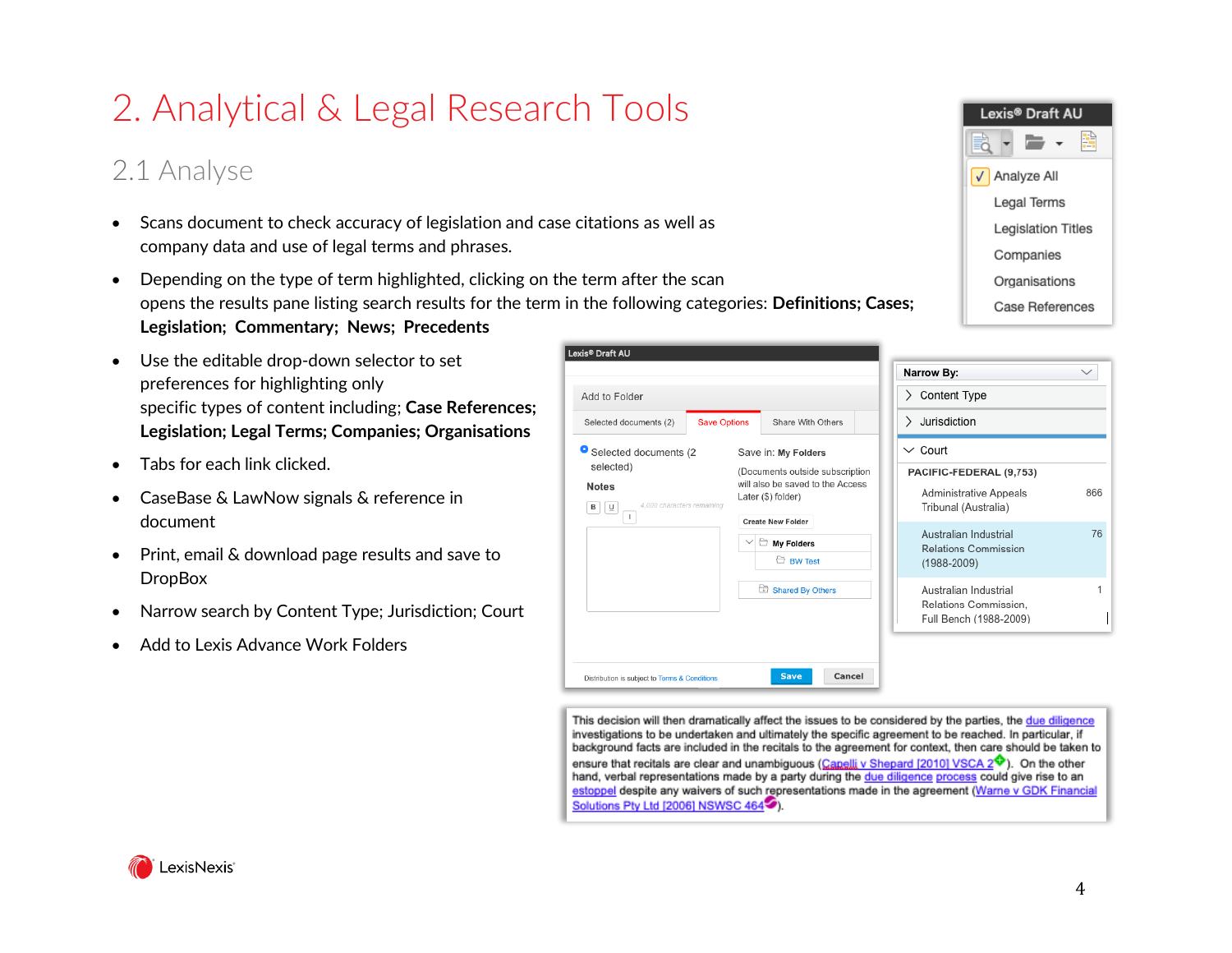### 2.2 Cases and Legislation

- Scans document for case and legislation citations and **creates a list in the results pane**. Includes ability to;
	- insert the list into the document, with or without links.
	- Email all selected cases.
	- Links are clickable to access the cited case or legislation in Lexis Advance within Word.

| Lexis® Draft AU                                                                    |      | $\mathbf{x}$                                  |  |  |
|------------------------------------------------------------------------------------|------|-----------------------------------------------|--|--|
| €                                                                                  |      |                                               |  |  |
| [2010] VSCA 2 $\times$  <br>Cases and Legisl $\times$                              |      |                                               |  |  |
| Navigate:<br>All Analysis (8) $\star$                                              |      | Citations List $\blacktriangleright$<br>Show: |  |  |
| Narrow By: All Citations -                                                         |      | Sort By:   Order of Appearance $\star$        |  |  |
| Deliver: Full documents<br>Insert into Document ▼<br>⋈<br>â<br>✓                   | List |                                               |  |  |
| Citat<br>Insert into Document                                                      |      |                                               |  |  |
| 10 VSCA 2<br>ØK,<br>Insert links into Document                                     |      |                                               |  |  |
| WARNE v GDK FINANCIAL SOLUTIONS - [2006] NSWSC 464<br>$\sqrt{2}$ 2.                |      |                                               |  |  |
| 4. 3. Foreign Acquisitions and Takeovers Act 1975 (Cth)                            |      |                                               |  |  |
| Corporations Act 2001 (Cth)<br><b>24</b> 4                                         |      |                                               |  |  |
| Foreign Acquisitions and Takeovers Act 1975 (Cth)<br>$\blacksquare$ 5.             |      |                                               |  |  |
| New Tax System (Goods & Services Tax) Act 1999 (Cth)<br>$\nabla$ $\overline{?}$ 6. |      |                                               |  |  |
| <b>Personal Property Securities Act 2010</b><br>27.                                |      |                                               |  |  |
| Personal Property Securities Act 2009 (Cth)<br><b>248.</b>                         |      |                                               |  |  |
| Personal Property Securities Act 2009 (Cth)<br>A 9.                                |      |                                               |  |  |

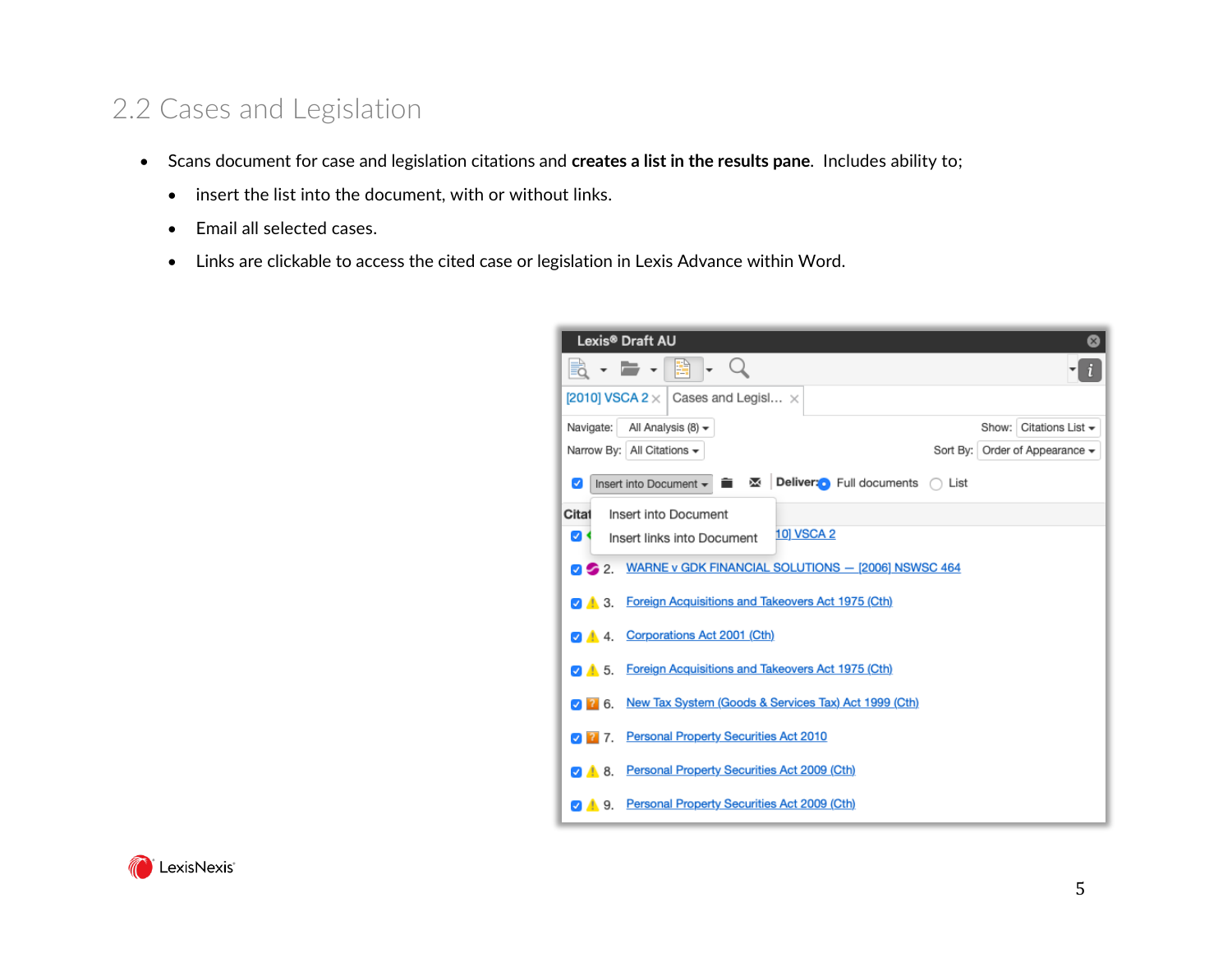### 2.3 Create Permalinks

- Citations of cases or legislation that can be linked to content on Lexis Advance are converted to hyperlinks.
- Readers of the document can click the link to view the associated case or legislation.
- Share enriched content with other people within or outside your firm.
- Able to choose to share only the link and not content.
- Example shows hyperlink in document & Lexis Advance page.